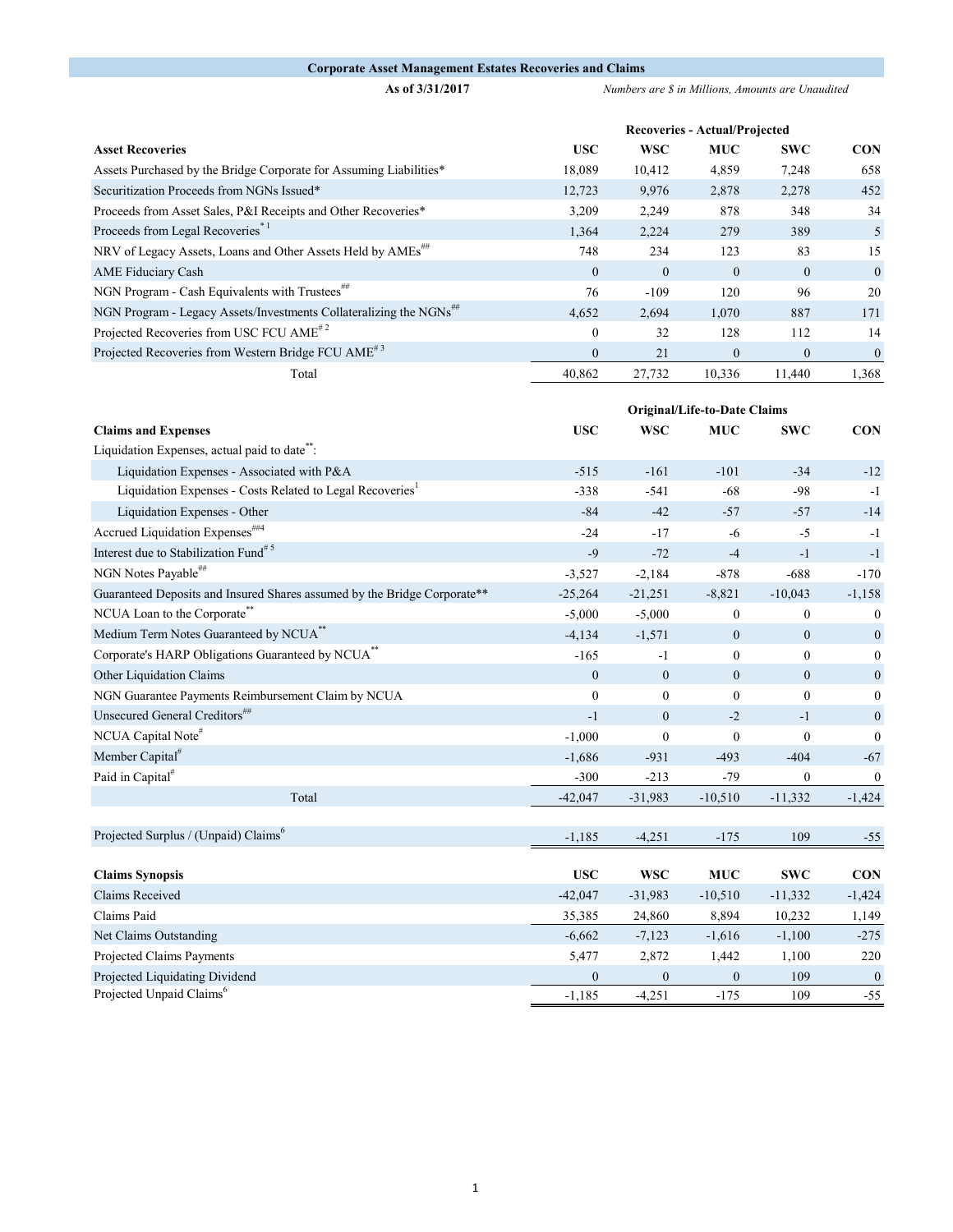|                                                    | <b>Corporate Asset Management Estates Recoveries and Claims</b> |                                                   |                  |                                          |                  |                  |
|----------------------------------------------------|-----------------------------------------------------------------|---------------------------------------------------|------------------|------------------------------------------|------------------|------------------|
|                                                    | As of 3/31/2017                                                 | Numbers are \$ in Millions, Amounts are Unaudited |                  |                                          |                  |                  |
| <b>Fiduciary Assets</b>                            |                                                                 | <b>USC</b>                                        | <b>WSC</b>       | <b>MUC</b>                               | <b>SWC</b>       | <b>CON</b>       |
| Cash and Cash Equivalents                          |                                                                 | 76                                                | $-109$           | 120                                      | 96               | 20               |
| <b>Legacy Assets</b>                               |                                                                 | 746                                               | 217              | 63                                       | 83               | 15               |
| Legacy Assets/Investments Collateralizing the NGNs |                                                                 | 4,652                                             | 2,694            | 1,070                                    | 887              | 171              |
| Loans                                              |                                                                 | $\overline{c}$                                    | 16               | 60                                       | $\bf{0}$         | $\mathbf 0$      |
| Receivable from AMEs                               |                                                                 | $\boldsymbol{0}$                                  | $\boldsymbol{0}$ | $\boldsymbol{0}$                         | $\boldsymbol{0}$ | $\mathbf 0$      |
| Other Fiduciary Assets                             |                                                                 | $\boldsymbol{0}$                                  | $\boldsymbol{0}$ | $\boldsymbol{0}$                         | $\overline{0}$   | $\mathbf 0$      |
| <b>Total Fiduciary Assets</b>                      |                                                                 | 5,476                                             | 2,819            | 1,314                                    | 1,066            | 205              |
| <b>Fiduciary Liabilities</b>                       |                                                                 |                                                   |                  |                                          |                  |                  |
| Accrued Expenses and Payables                      |                                                                 | $-24$                                             | $-17$            | $-6$                                     | $-5$             | $-1$             |
| <b>NGNs</b>                                        |                                                                 | $-3,527$                                          | $-2,184$         | $-878$                                   | $-688$           | $-170$           |
| Due to NGN Trusts                                  |                                                                 | $\mathbf{0}$                                      | $\mathbf{0}$     | $\boldsymbol{0}$                         | $\bf{0}$         | $\mathbf 0$      |
| <b>Unsecured Claims</b>                            |                                                                 | $-1$                                              | $\mathbf{0}$     | $-2$                                     | $-1$             | $\mathbf 0$      |
| Due to TCCUSF <sup>13</sup>                        |                                                                 | $-115$                                            | $-3,705$         | $-154$                                   | 30               | $-36$            |
| <b>Total Fiduciary Liabilities</b>                 |                                                                 | $-3,667$                                          | $-5,906$         | $-1,040$                                 | $-664$           | $-207$           |
| Total Fiduciary Net Assets / (Liabilities)         |                                                                 | 1,809                                             | $-3,087$         | 273                                      | 401              | $-2$             |
|                                                    |                                                                 |                                                   |                  | Analysis of Claim Payments <sup>14</sup> |                  |                  |
| <b>B1</b> - Liquidation Expenses                   |                                                                 | <b>USC</b>                                        | <b>WSC</b>       | <b>MUC</b>                               | <b>SWC</b>       | <b>CON</b>       |
|                                                    | Original Amount                                                 | 970                                               | 833              | 237                                      | 196              | 28               |
|                                                    | Amount Paid to Date                                             | $-938$                                            | $-743$           | $-227$                                   | $-189$           | $-27$            |
|                                                    | Current Unpaid Balance                                          | 33                                                | 89               | 10                                       | $\tau$           | $\mathbf{1}$     |
|                                                    | Projected Repayment                                             | $-33$                                             | $-89$            | $-10$                                    | -7               | $-1$             |
|                                                    | Projected Amount Unpaid                                         | $\mathbf{0}$                                      | $\boldsymbol{0}$ | $\boldsymbol{0}$                         | $\mathbf{0}$     | $\mathbf 0$      |
|                                                    |                                                                 |                                                   |                  |                                          |                  |                  |
| <b>B2</b> -Wages and Salaries                      |                                                                 |                                                   |                  |                                          |                  |                  |
|                                                    | Original Amount                                                 | $\boldsymbol{0}$                                  | $\mathbf{0}$     | $\boldsymbol{0}$                         | $\mathbf{0}$     | $\mathbf 0$      |
|                                                    | Amount Paid to Date                                             | 0                                                 | $\boldsymbol{0}$ | $\boldsymbol{0}$                         | $\boldsymbol{0}$ | $\mathbf 0$      |
|                                                    | Current Unpaid Balance                                          | $\mathbf{0}$                                      | $\mathbf{0}$     | $\boldsymbol{0}$                         | $\boldsymbol{0}$ | $\mathbf 0$      |
|                                                    | Projected Repayment                                             | $\boldsymbol{0}$                                  | $\boldsymbol{0}$ | $\boldsymbol{0}$                         | $\boldsymbol{0}$ | $\mathbf 0$      |
|                                                    | Projected Amount Unpaid                                         | $\boldsymbol{0}$                                  | $\boldsymbol{0}$ | $\boldsymbol{0}$                         | $\boldsymbol{0}$ | $\mathbf 0$      |
| <b>B4</b> - Due to Government <sup>7</sup>         |                                                                 |                                                   |                  |                                          |                  |                  |
|                                                    | Original Amount                                                 | 34,550                                            | 27,601           | 8,459                                    | 9,772            | 1,127            |
|                                                    | Amount Paid to Date                                             | $-34,448$                                         | $-24,117$        | $-8,459$                                 | $-9,772$         | $-1,122$         |
|                                                    | Current Unpaid Balance                                          | 102                                               | 3,484            | $\mathbf{0}$                             | $\bf{0}$         | 5                |
|                                                    | Projected Repayment                                             | $-102$                                            | $-599$           | $\bf{0}$                                 | $\boldsymbol{0}$ | $-5$             |
|                                                    | Projected Amount Unpaid                                         | $\boldsymbol{0}$                                  | 2,885            | $\boldsymbol{0}$                         | $\mathbf{0}$     | $\mathbf 0$      |
| <b>B5</b> - Due to General Creditors <sup>8</sup>  |                                                                 |                                                   |                  |                                          |                  |                  |
|                                                    | Original Amount                                                 | $\mathbf{1}$                                      | $\boldsymbol{0}$ | $\overline{c}$                           | $\mathbf{1}$     | $\mathbf 0$      |
|                                                    | Amount Paid to Date                                             | $\boldsymbol{0}$                                  | $\boldsymbol{0}$ | $\boldsymbol{0}$                         | $\boldsymbol{0}$ | $\mathbf 0$      |
|                                                    | <b>Current Unpaid Balance</b>                                   | $\mathbf{1}$                                      | $\mathbf{0}$     | $\overline{2}$                           | $\mathbf{1}$     | $\boldsymbol{0}$ |
|                                                    | Projected Repayment                                             | $-1$                                              | $\boldsymbol{0}$ | $-2$                                     | $-1$             | $\mathbf 0$      |
|                                                    | Projected Amount Unpaid                                         | $\boldsymbol{0}$                                  | $\boldsymbol{0}$ | $\mathbf{0}$                             | $\mathbf{0}$     | $\boldsymbol{0}$ |